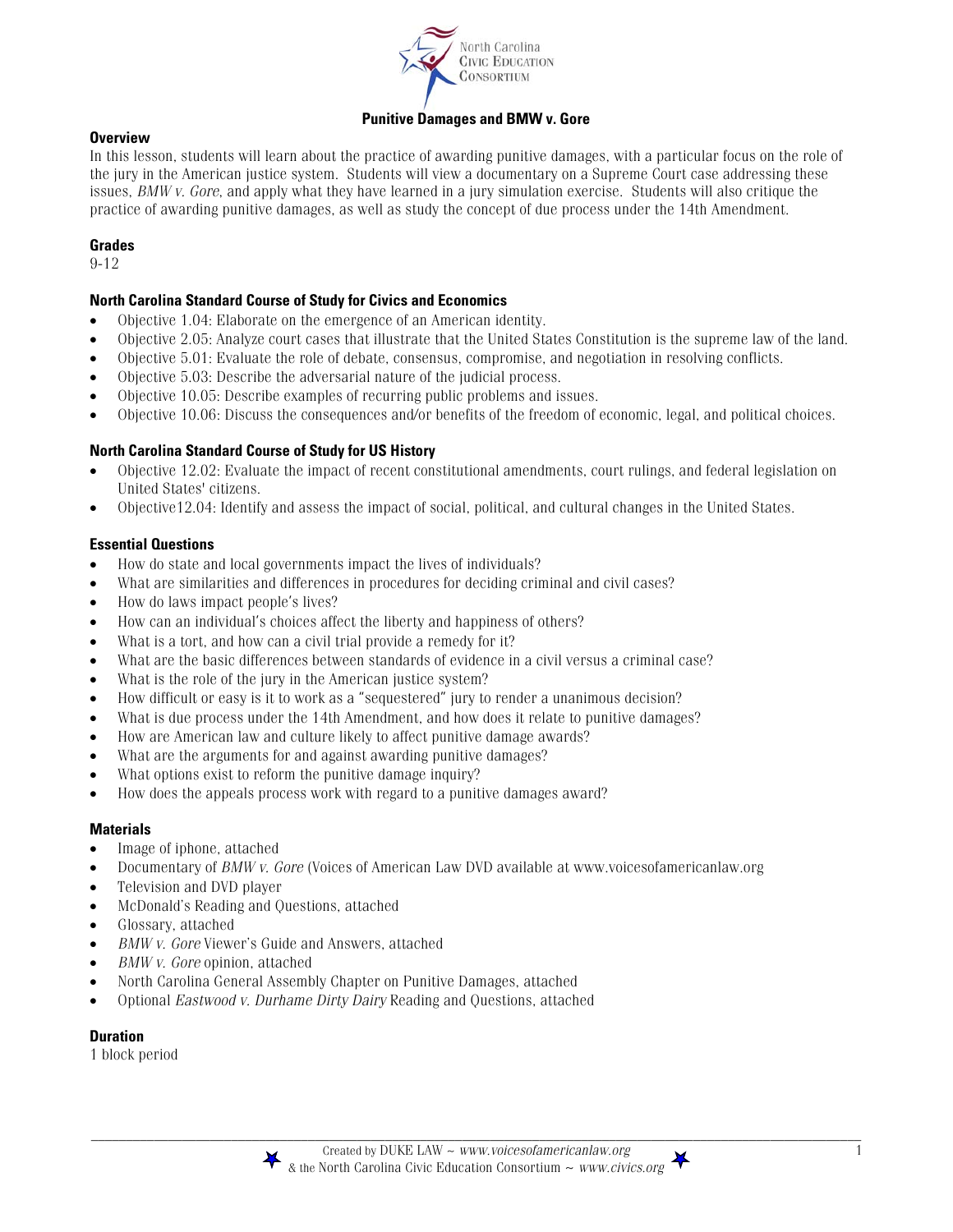### **Procedure**

### **Warm-Up: Seeking Monetary Damages**

- 1. As a warm-up, tell the students to imagine that they have just bought a new iPhone. Project an image of the phone on the board (such as the one attached) to strengthen imagination. Tell them that they had to stand in line all morning to get the phone and paid \$250 for the phone, but it seemed to be worth it. Explain that upon getting the phone, they show their family and friends how neat it is. However, one friend points out that occasionally when you touch one area of the screen, another area is activated. There is something defective with your brand new, expensive iphone! Tell the students to consider the following questions:
	- How do you feel when a friend points out that your new phone is defective?
	- If you took the phone back and the company replaced it, would everything be fine?
	- What if the company knew there might be a defect, but sold you the phone anyway? How would you feel then?
	- Do you think the cost of replacing your one phone would discourage a company as big as Apple from selling other phones that might be defective?
	- If not, how much money do you think it would have to cost Apple in order for the company to change its policy?
- 2. Explain to students that what the class has been discussing for the last several minutes is called punitive damages, and explain how they differ from **compensatory damages.** Pass out the "glossary," attached, and ask students to focus on those two definitions. Ask students if they can think of any famous cases when such damages were awarded. Next, pass out the attached reading on the famous McDonalds case, in which McDonald's continued to serve extremely hot coffee to its customers without a warning, even though the company knew customers had been severely burned in the past. Have students answer the questions at the end of the reading. Once the class is finished, further discuss:
	- If you were on the McDonald's jury, would you have awarded punitive damages? Why or why not?
	- If yes, how much would you have awarded? How did you arrive at your number?
	- Punishment and deterrence of conduct that might otherwise happen again and again over time are reasons given for the use of punitive damages. Should the courts play a role in dealing with recurring bad conduct? What other branches or sections of government might handle such a problem?
	- The American justice system is rare both in its use of a jury for civil cases and its allowance of punitive damages. Why should juries get to decide these issues? Do you think a jury should play such a role and have such powers?
- 3. Explain to students that the endurance of these two ideas is often credited to a particular sense of American identity—a populist preference for the individual over the large corporation; a strong dislike of government interference; and a sense that Americans believe bad actors should "pay for what they do." Poll students or ask them to discuss whether they also feel strongly about these principles.
- 4. Explain to students that judges have the power to reduce the amount of damages a jury awards (remittitur). Mention that in the McDonald's case, the judge reduced the amount given from \$2.7 million to \$480,000.
	- Do you think a judge should have these kinds of powers? Why or why not?
	- Is this power consistent with your understanding of the role of a judge and jury?

### **Documentary:** *BMW v. Gore*

5. Tell students that they will be learning about a punitive damages case by watching a documentary on the Supreme Court case *BMW v. Gore*. Teachers should determine which of the viewing options below they will use. While a synopsis of the case is provided for teacher reference, students need no further introduction to the film.

### • **Teacher Reference - Synopsis of the Case**

The case of BMW v. Gore begins when Dr. Ira Gore is told by his repairs shop that his brand new BMW appears to have been repainted. Upon further investigation, it becomes clear that this is true. BMW has a policy of repainting cars that suffer minimal damage when transported or manufactured before sale. Provided the necessary repairs cost less than three percent of the suggested retail price, the car is sold as new and the damage is not disclosed—as was the case for Dr. Gore's car. Dr. Gore claims this is fraud. The trial court jury agreed, awarding \$4,000 in compensatory damages and \$4 million in punitive damages. The Supreme Court of Alabama took the case and granted remittitur, reducing the punitive damages award to \$2 million. BMW appealed, and the Supreme Court of the United States granted review.

### • **Viewing Options**

There are several ways you can choose to have the class view the documentary.

o You may choose to have the class watch the video with no pauses and have students work on the attached Viewer's Guide while watching.

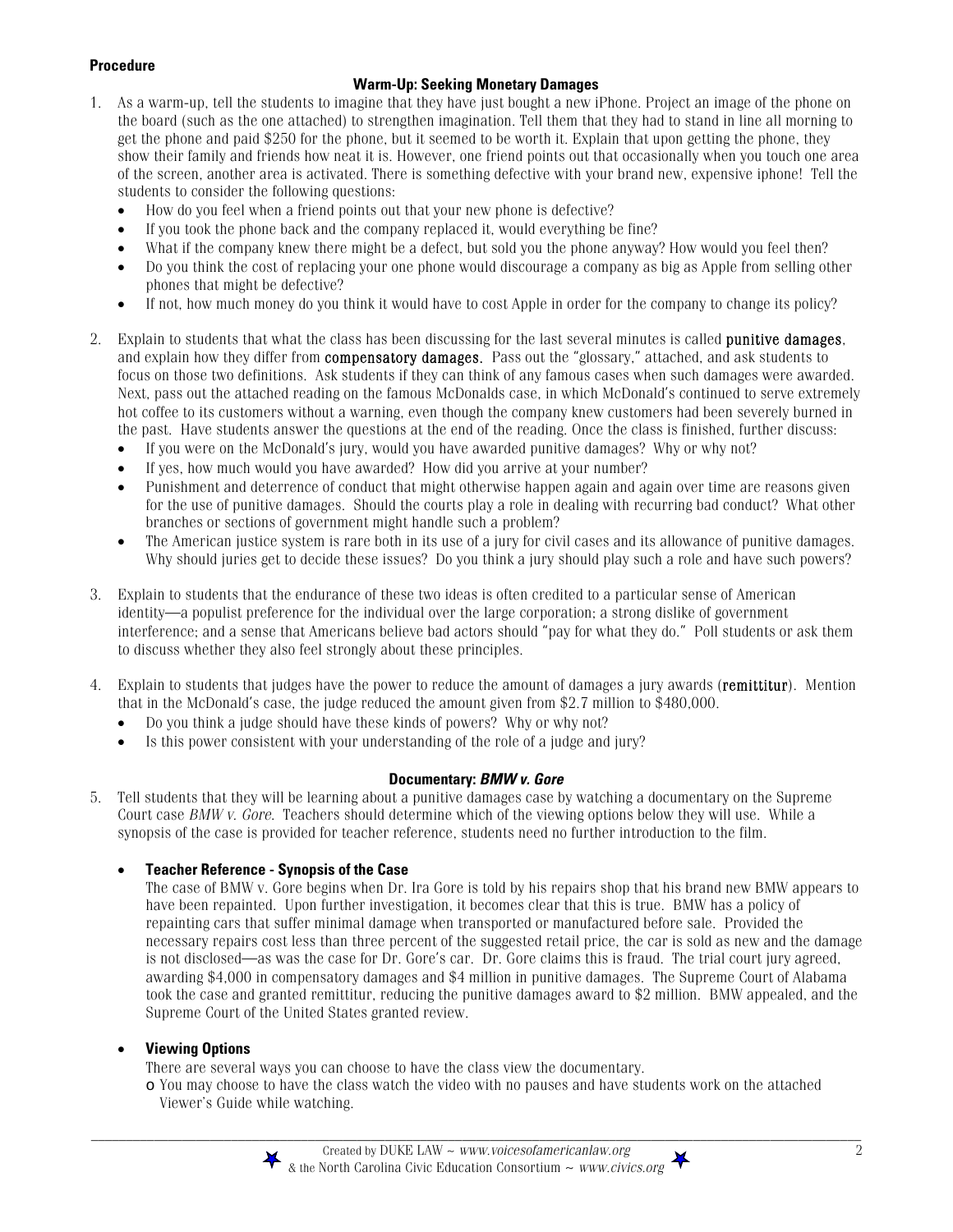- o *Suggested Viewing:* You may choose to pause the video at the times outlined below and ask the class to discuss the questions listed. Students may complete the questions below in addition to or instead of the questions on the Viewer's Guide.
	- Discussion Point #1: (*Pause at 2:03, where the narrator notes "Dr. Gore was disturbed by the news that his car had been repainted")* Ask students how they would feel if they discovered their new BMW had been repainted (i.e. would they be offended, talk to a lawyer, not care whatsoever, etc.)?
	- Discussion Point #2: (*Pause at 6:38, just after Cordero says "We weren't concerned about our process or about our disclosure policy because we thought our disclosure policy was the best in the industry,*") Ask students to comment on whether they find this to be a reasonable policy or not and why.
	- Discussion Point #3/Activity: (*Pause at 15:37, when the narrator remarks that "Dr. Gore had gone back to work while the jury deliberated. He soon got the call that the jury had reached its verdict,")* Tell students they are going to be assuming the roles of the jury.

Divide the class into jury teams of six people each:

- Appoint a jury foreman who will present the jury's finding to the class. Tell the jury foreman that he or she cannot express his or her opinion to the group until every other juror has first shared their thoughts.
- Ask the teams to deliberate on whether and how much to award Dr. Gore in punitive damages, and remind them that they must come to a unanimous decision regarding the monetary amount. Each juror must, at the close of the session, verbally confirm that he or she agrees with the result.
- Do not allow students to read any papers or notes while they deliberate.
- Explain that this scenario is quite similar to a real jury scenario. Real juries in a civil trial are also usually comprised of 6 people, with a foreman who announces the jury's findings. Real juries also are not permitted to take notes during a trial.

Reconvene to discuss the amounts awarded by the various juries:

- How did you arrive at your group's number, and how difficult or easy it was to compromise and work together as a jury?
- Did any juries decide simply to average the numbers of each juror to come to a solution? (Explain to students that amounts arrived at in this way are called "quotient verdicts" and that jurors are not supposed to come to a decision in this way. Discouraging quotient verdicts is motivated by a concern that such an approach will prevent the jury from engaging in a full discussion and in some cases result in a number that does not actually reflect the desires of most jurors.) Do you think quotient verdicts should be discouraged?
- What good purposes are served by awarding punitive damages?
- What are the downsides to awarding punitive damages?
- Can you imagine reform options to the punitive damage system? That is, are there other ways we might go about awarding worthy plaintiffs in addition to compensatory damages?
- $\triangle$  Have students brainstorm arguments for and against punitive damage on the Punitive Damages  $+ \Delta$ Chart. Discuss possible responses using attached answers. When finished, continue viewing the documentary.
- Discussion Point # 4: (*Pause at 17:47, where Cordero says that he feels the large punitive damage award meant that "Alabama was being punished for actions outside of its own borders.")* Ask students whether or not it seems fair (given that BMW is a national company), to hold a trial in Alabama. Explain that there is an argument that this would violate the 14th Amendment. (See Teacher's Guide: Arguments Against Punitive Damages for details.)

### **Court**'**s Opinion:** *BMW v. Gore*

- 6. Discuss the Supreme Court's opinion in the case with students using one of the following options:
	- Option 1: Cut up the attached opinion into its three sections: Degree of Reprehensibility, Ratio, and Sanctions for Comparable Misconduct. Divide the class into groups of three and have each member read one section of the opinion. Each student will then present his/her section to the other two group members. Each group will then write a combined summary after sharing the important information from their reading.
	- Option 2: Pass out the summary of the holding to read as a class. Allow students to express their opinions on whether they agree or disagree with the Court's holding and why.
	- Option 3: Summarize and explain the Court's opinion to the class and discuss.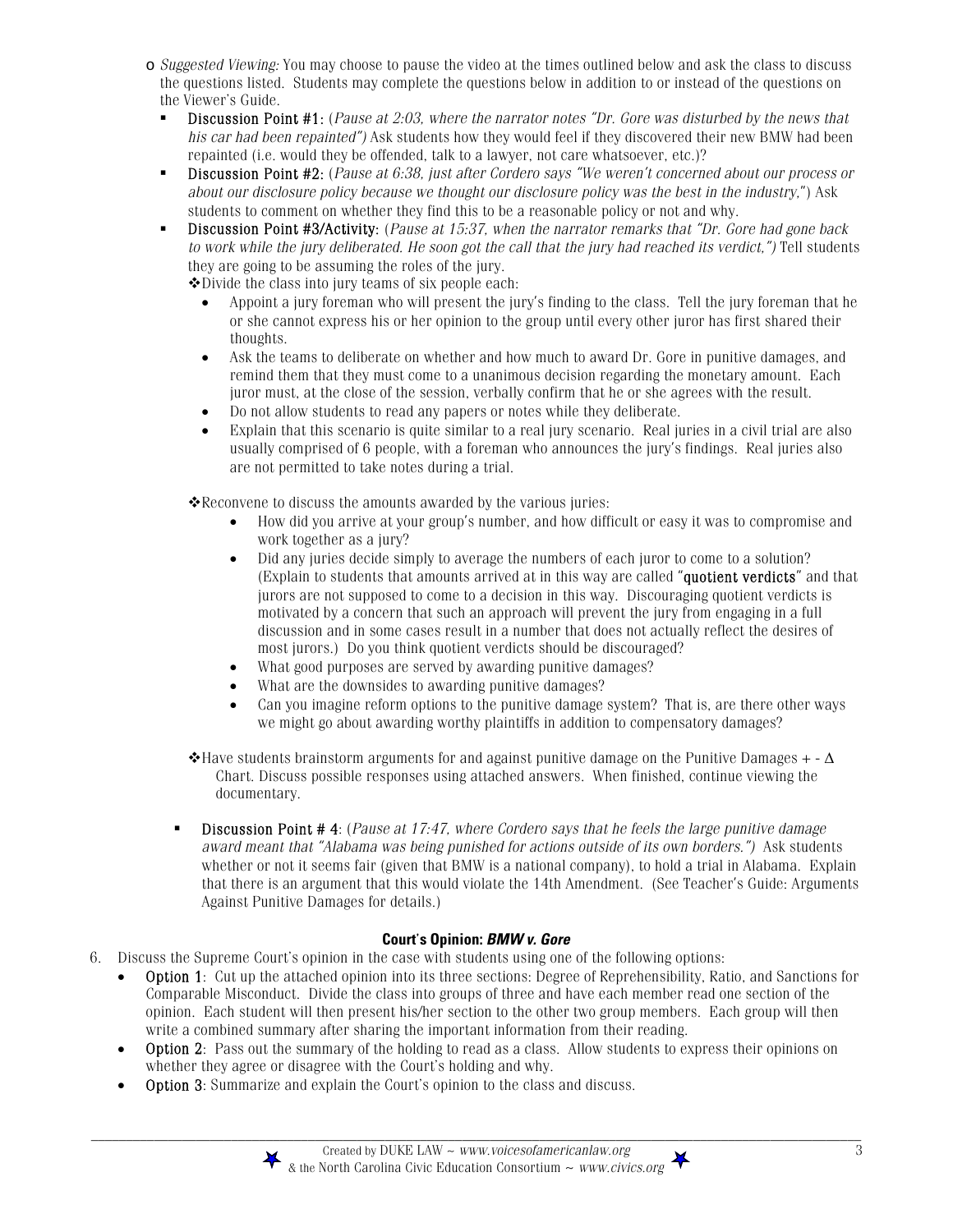### **North Carolina**'**s Punitive Damage Law**

- 7. Tell students they are going to take a look at the punitive damage laws that are in place in their own state. Distribute the attached North Carolina Punitive Damage Law: § 1D. (Teachers can also pass out only the section on "§ 1D 25: Limitation of amount of recovery and § 1D 26: Driving while impaired; exemption from cap.") Read the section together and ask students what they think of this limit and the exception to the limit. For further explanation, ask students to partner or divide into groups. Tell them to act as members of a North Carolina legislative committee and to write five other exceptions to a cap on punitive damages that might be appropriate.
- 8. Tell the students that there is a recent trend called **tort reform**, essentially a movement which seeks to change the current judicial system's response to civil wrongs. It does this by making it more difficult for plaintiffs to bring suit and preventing them from recovering heavily when they do. This means that many states, like North Carolina, have chosen to cap damages at a certain amount, or otherwise limit monetary awards. Ask students the following questions:
	- Should changes in the political and/or social climate have these kind of effects on the ways laws are made and the way courts decide cases? Why or why not?
	- What do you think of capping punitive damages?
	- Who would benefit from capping punitive damages? How so?
	- Who would be hurt by tort reform? How so?
	- Should North Carolina cap punitive damages? Why or why not?

### **Additional Activity**

Assign the attached short-answer questions on a hypothetical case involving the potential for punitive damages, "Short-Answer Questions: EASTWOOD V. DURHAME DIRTY DAIRY." Question #1 can easily be converted into a "Persuasive" essay for purposes of preparing for the Tenth Grade Writing Test by asking students to write persuasively either for the plaintiff or defendant.

# **Differentiation**

### Students with Special Needs

- Ensure that students are placed in mixed ability groups.
- Students may have more difficulty with reading related to Jigsaw activities. Access brief descriptions of each case at www.oyez.org. Enter case name in the search bar in the top right hand.

### AIG

- Allow students to create their own role play scenarios after watching the movie.
- Assign students the optional essay requiring students to author a majority opinion for *Lee v. Weisman* based on the Jigsaw activity and class discussion.
- Ask students to read and discern the holding of the opinion for *Gore v. BMW* in their jury teams. (For a discussion of holdings, see the general legal vocabulary provided in the overview.)
- Ask students to read North Carolina Punitive Damages Law and discuss any particularly relevant section of the law. What aspects of the law do you find interesting? Troubling? Why?

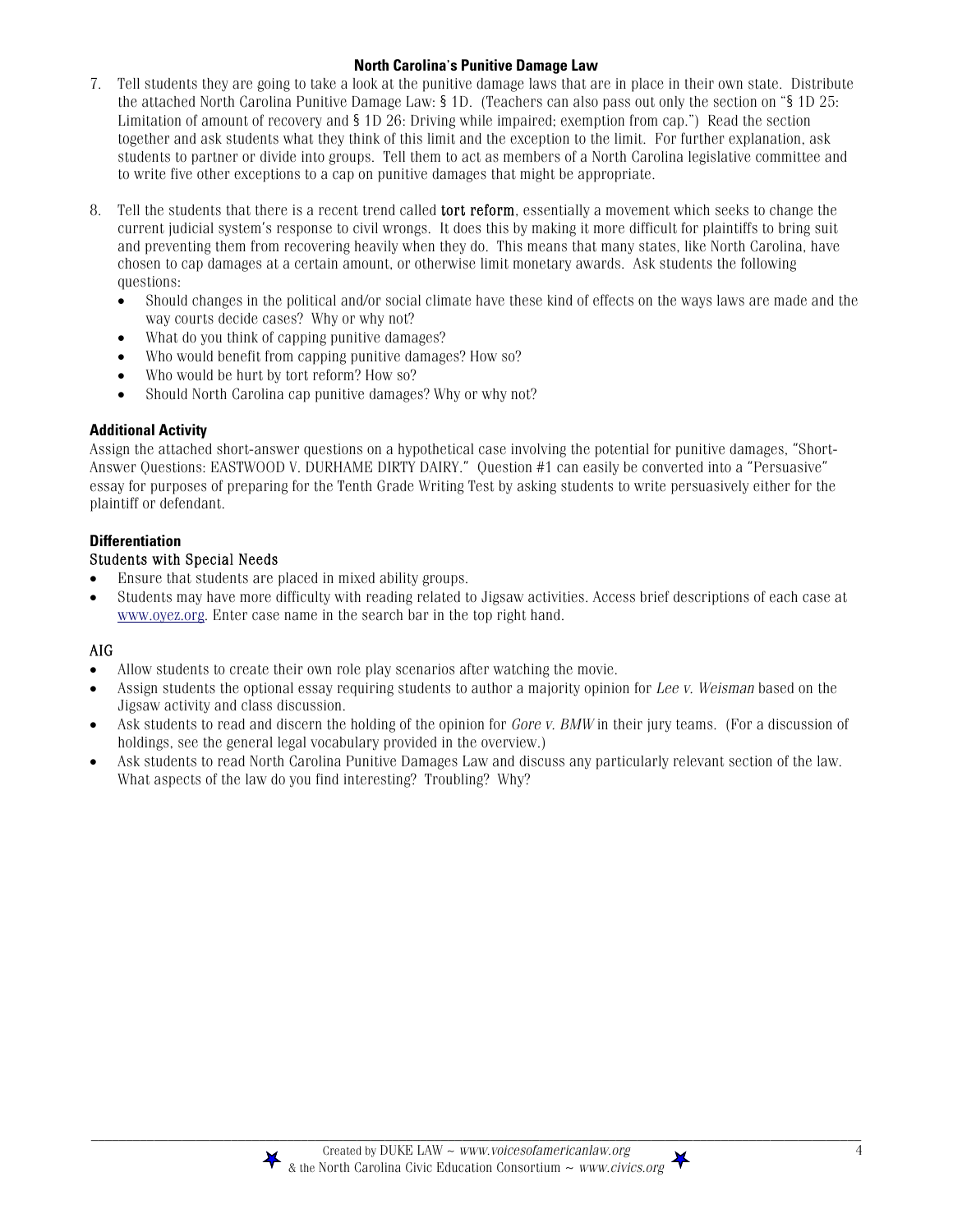

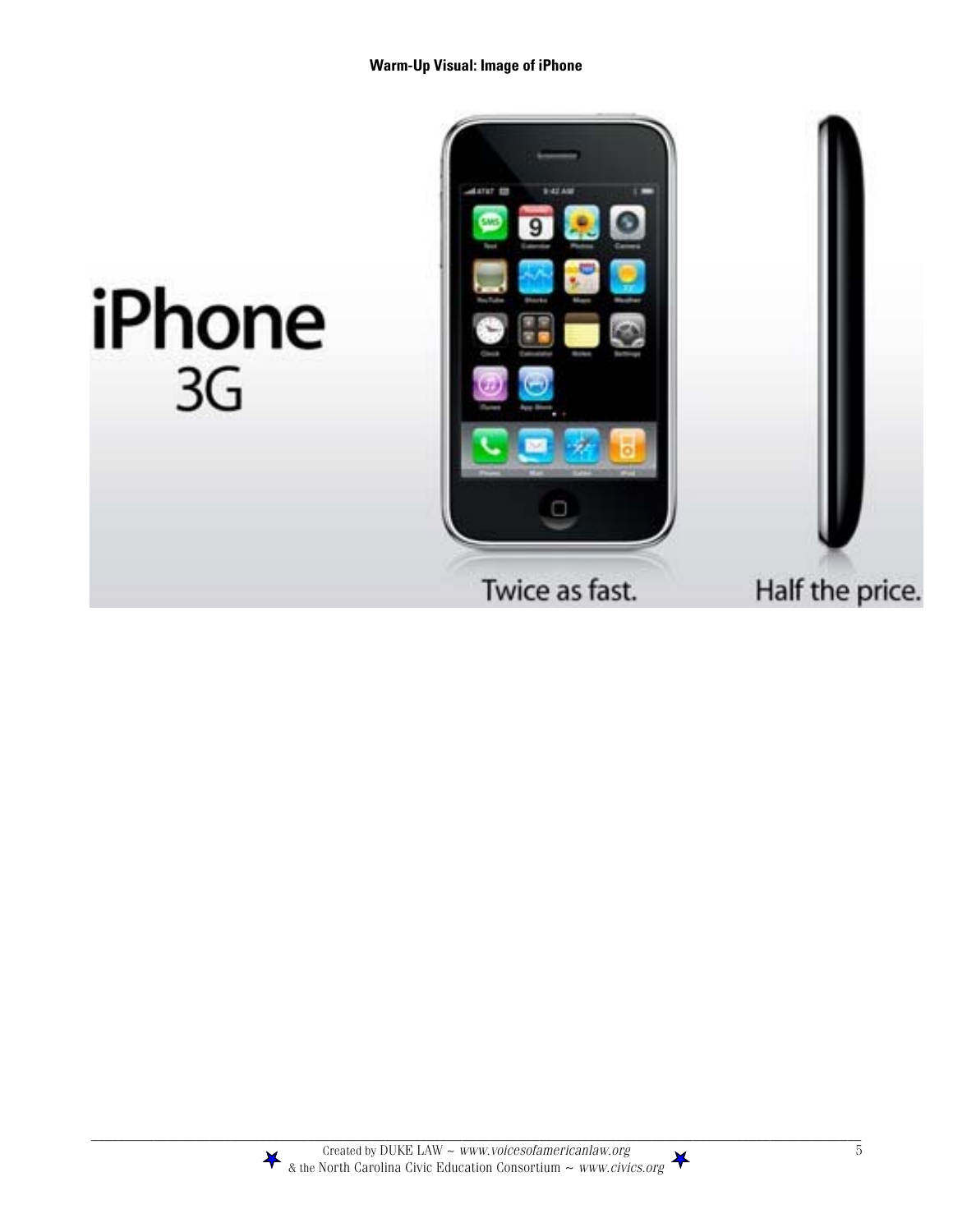### **Glossary**

**Tort:** a civil wrong for which the court provides a remedy.

**Compensatory damages:** money awarded to compensate the plaintiff or make him whole; covers such grievances as physical injury and pain and suffering.

**Punitive damages:** money awarded to punish the defendant for the reprehensible conduct that caused the plaintiff's injuries and to deter the defendant from continuing such conduct. Often used where there is a fear that bad conduct may recur in the absence of a more stringent penalty. Punitive damages can only be awarded in a civil—not criminal—trial. In a civil trial, however, a jury usually need only find a defendant liable (not guilty) by a preponderance of the evidence (that is, it is more likely than not that the defendant is responsible for the plaintiff's injuries) or by clear and convincing evidence (a higher standard, but still less than beyond a reasonable doubt). Sometimes also called exemplary damages.

**Evidentiary standard:** degree of certainty a jury must have in order to hold a defendant legally responsible for the plaintiff's injuries. Kinds of standards include preponderance of the evidence (that it is more likely than not that defendant is responsible for plaintiff's injuries); clear and convincing (a higher standard than preponderance); and beyond a reasonable doubt (generally the criminal standard, rarely used in a civil trial with punitive damages).

**Cap:** a limit to the amount of punitive damages recoverable.

**Judicial review:** general process in which a higher court rehears a case on appeal to determine whether the lower court's ruling was correct. Appellate courts may review district court cases and the Supreme Court of the United States may review appellate court cases. Also, in the context of punitive damages, a judge may review a jury's award of punitive damages and either affirm the award or perform remittitur: the process in which a judge reduces the amount of a jury award that "shocks the conscience."

**Remittitur:** a judge may reduce the amount of punitive damages a jury awards if he finds that the amount given "shocks the conscience."

**American identity:** We are one of few countries that allow for the jury to decide punitive damages. This is indicative of a more general preference in the United States for private litigation as opposed to government-led lawsuits, and an enduring belief in the jury to make crucial decisions.

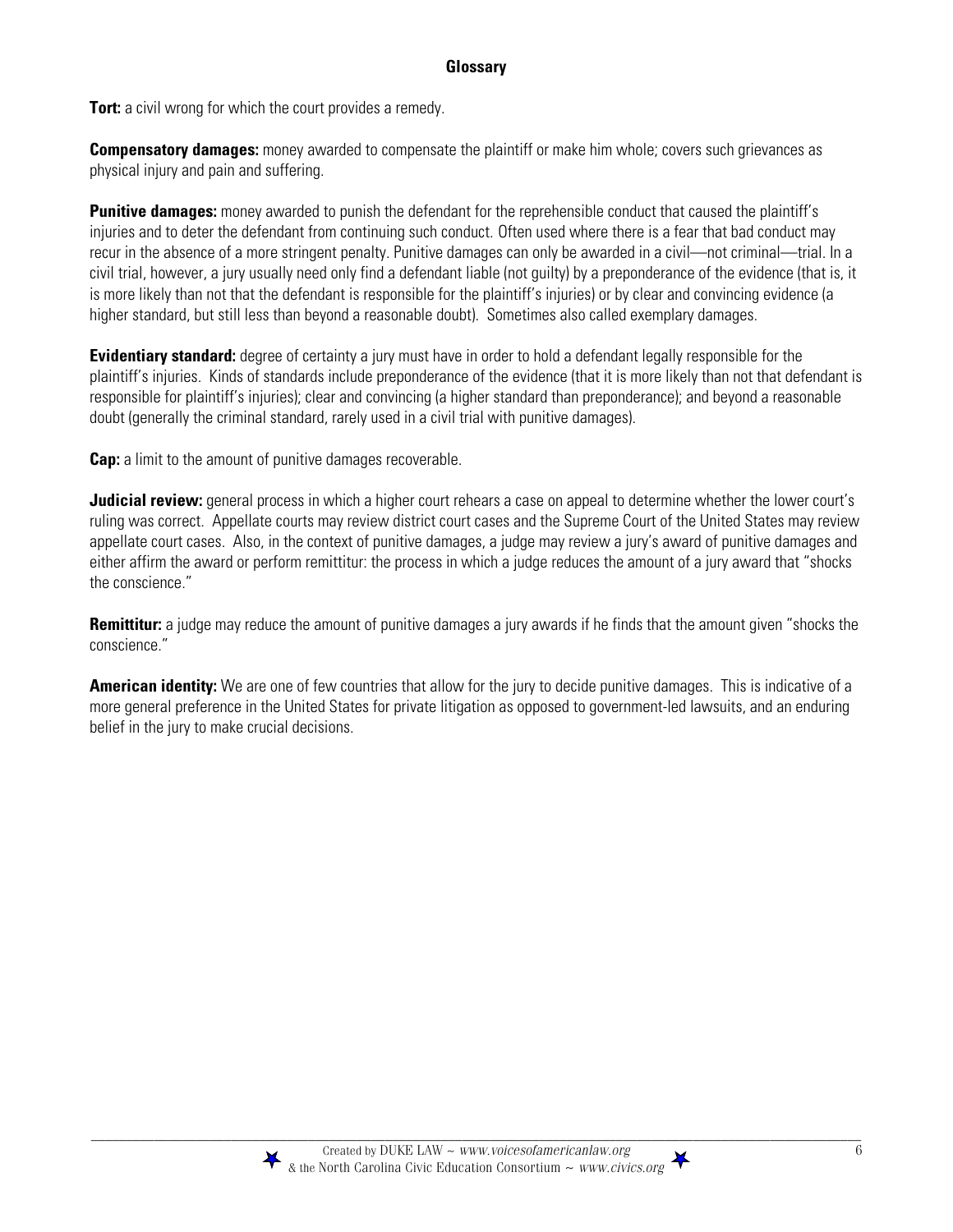Name:

# **The McDonald's HOT Coffee Case**



The "McDonald's hot coffee case" has become a notorious example of excessive punitive damages in the popular imagination. The facts are these: 79-year-old Stella Liebeck bought a cup of coffee at the drive-through window of an Albuquerque McDonald's. She accidentally spilled the coffee into her lap and suffered severe burns. She sued McDonald's to recover her medical costs, and a jury awarded her \$160,000 in compensatory damages. What surprised the company was that the jury also awarded Mrs. Liebeck \$2.7 million in punitive damages - an amount equal to two days' profits on coffee sales.

How could a cup of hot coffee be worth so much money? To begin with, McDonald's served its coffee at 180 degrees, hot enough to cause third-degree burns, and Mrs. Liebeck's lawyers introduced evidence that other chains' coffee was up to 20 degrees cooler. McDonald's own documents showed that the company had more than 700 reports of burns caused by its coffee and had settled many of them for large sums of money. Yet the company had not changed its policy of serving extremely hot coffee. The jury was also impressed by graphic photos of Mrs. Liebeck's burns on her groin, inner thighs, and buttocks.

McDonald's appealed the verdict, and the punitive damages were reduced to \$480,000. The company appealed again, and the case was ultimately settled for an undisclosed amount. Was \$2.7 million too much for hot coffee? Consider the following questions:

1. Should Mrs. Liebeck have known that coffee might spill in the car and burn her?

2. Did McDonald's act wantonly or maliciously by continuing to serve its coffee extremely hot, even after hundreds of reports of burns?

3. Would a smaller punitive damage award have been a significant "punishment" to such a large corporation?

4. Would a smaller punitive damage award have deterred McDonald's or other companies from serving hot coffee in the future?

5. What would be a reasonable ratio between compensatory and punitive damages under the circumstances?

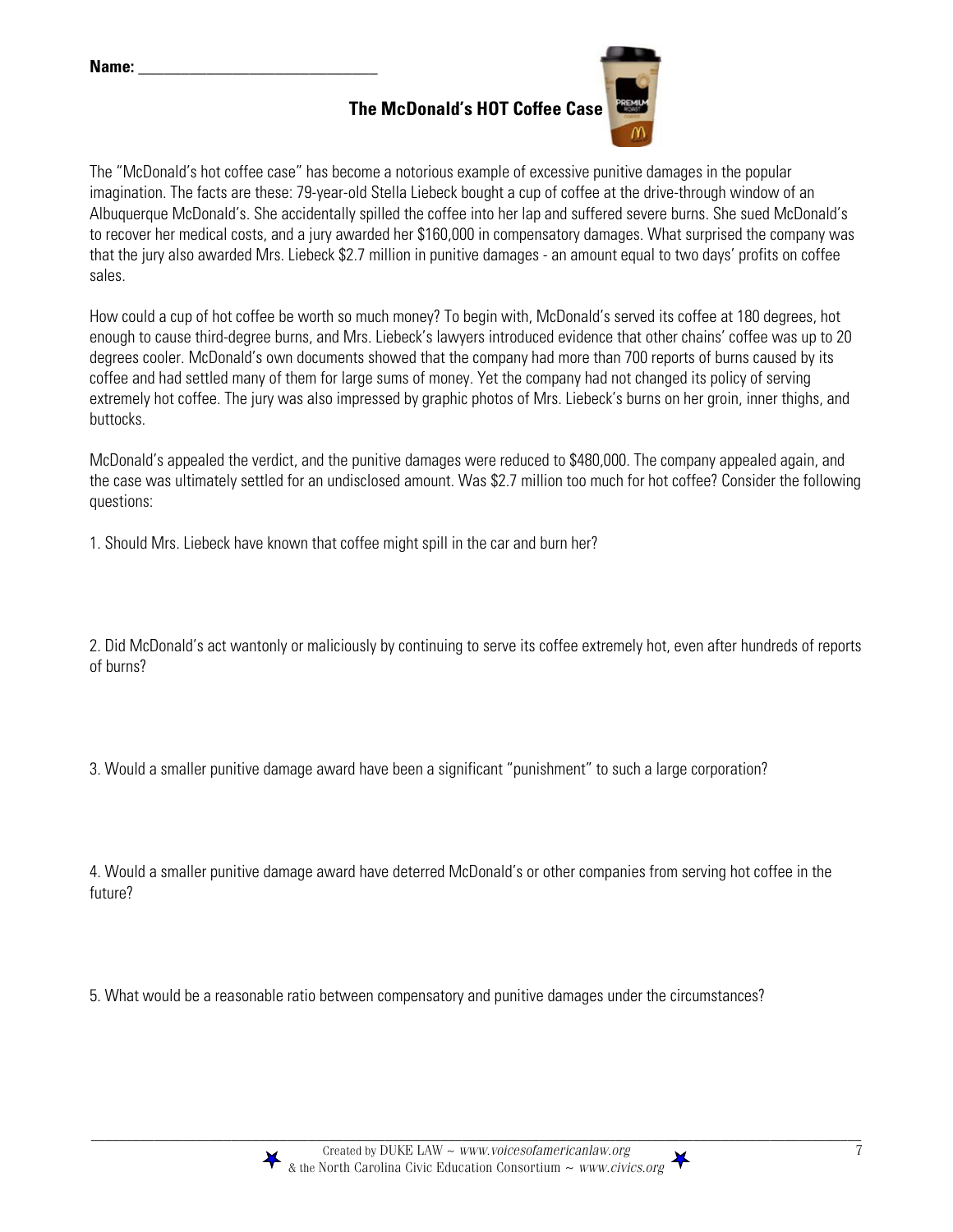Name:

# *BMW v. Gore* **Viewer**'**s Guide**

1. What did Leonard Slick tell Dr. Gore had happened to his car? What did Slick advise Gore to do?

2. Who was A.W. Bolt representing before he took Dr. Gore's case? What was the nature of that case?

3. Why was this lawsuit so important to BMW?

4. BMW adopted a written policy in 1983. The policy noted that any damage below a certain percentage of the car's total value would not be disclosed, and the car would still be sold as new. What percentage was that?

5. BMW based this policy on what?

6. What made BMW so nervous about a trial in an Alabama state court?

7. What was Gore's legal theory based upon?

8. How much in compensatory damages was Yates awarded? How much in punitive?

9. What did Bolt decide to change about his approach in trying Dr. Gore's case?

10. What analogy did Bolt use in Gore's trial to explain to the jury what had been done to his car?

11. How much did Gore's attorneys seek from the jury in punitive damages?

12. How much compensatory damages did the jury award? Punitive damages?

13. What was the basis of BMW's appeal?

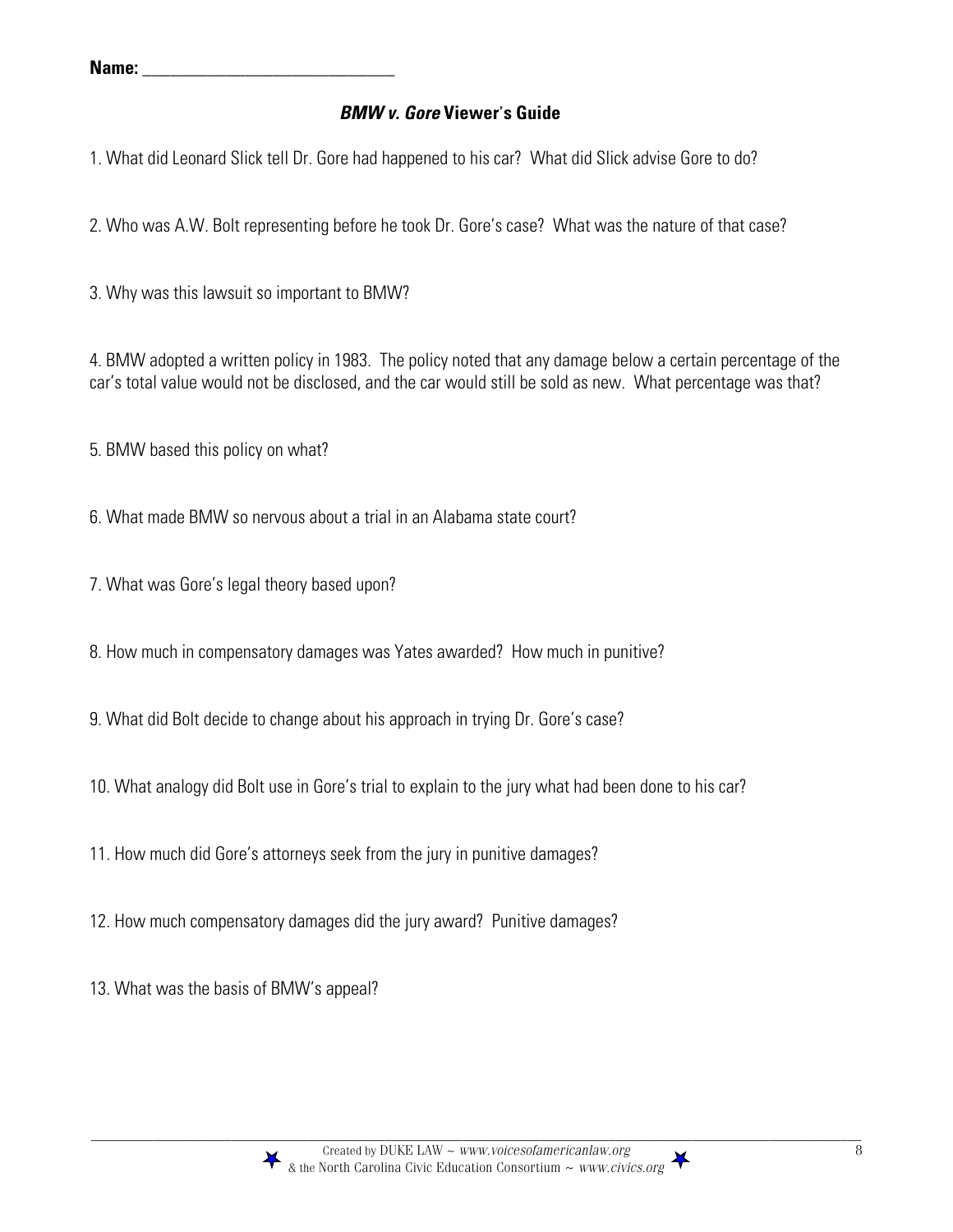# *BMW v. Gore* **Viewer's Guide- ANSWER KEY**

1. What did Leonard Slick tell Dr. Gore had happened to his car? What did Slick advise Gore to do? *Slick told Gore his car had been repainted. Slick advised him to sue.* 

2. Who was A.W. Bolt representing before he took Dr. Gore's case? What was the nature of that case? *Yates. Same reason, essentially: a repainted BMW.* 

3. Why was this lawsuit so important to BMW? *BMW felt its reputation, policies, and processes were at stake.* 

4. BMW adopted a written policy in 1983. The policy noted that any damage below a certain percentage of the car's total value would not be disclosed, and the car would still be sold as new. What percentage was that? *3%* 

5. BMW based this policy on what? *The most stringent of the state consumer protection statutes (California's).* 

6. What made BMW so nervous about a trial in an Alabama state court? *Alabama had a reputation for awarding high punitive damages.* 

7. What was Gore's legal theory based upon? *Fraud, suppression of a material fact.* 

8. How much in compensatory damages was Yates awarded? How much in punitive? *\$4,000; \$0.* 

9. What did Bolt decide to change about his approach in trying Dr. Gore's case? *Decided to drop the paint expert he had used in the Yates trial.* 

10. What analogy did Bolt use in Gore's trial to explain to the jury what had been done to his car? *Outlet mall: imperfect products should be sold at a discount.* 

11. How much did Gore's attorneys seek from the jury in punitive damages? *\$4 million.* 

12. How much compensatory damages did the jury award? Punitive damages? *\$4,000; \$4 million.* 

13. What was the basis of BMW's appeal? *That the award of punitive damages was so high as to "shock the conscience," and that Alabama was being punished for actions outside its own borders.* 

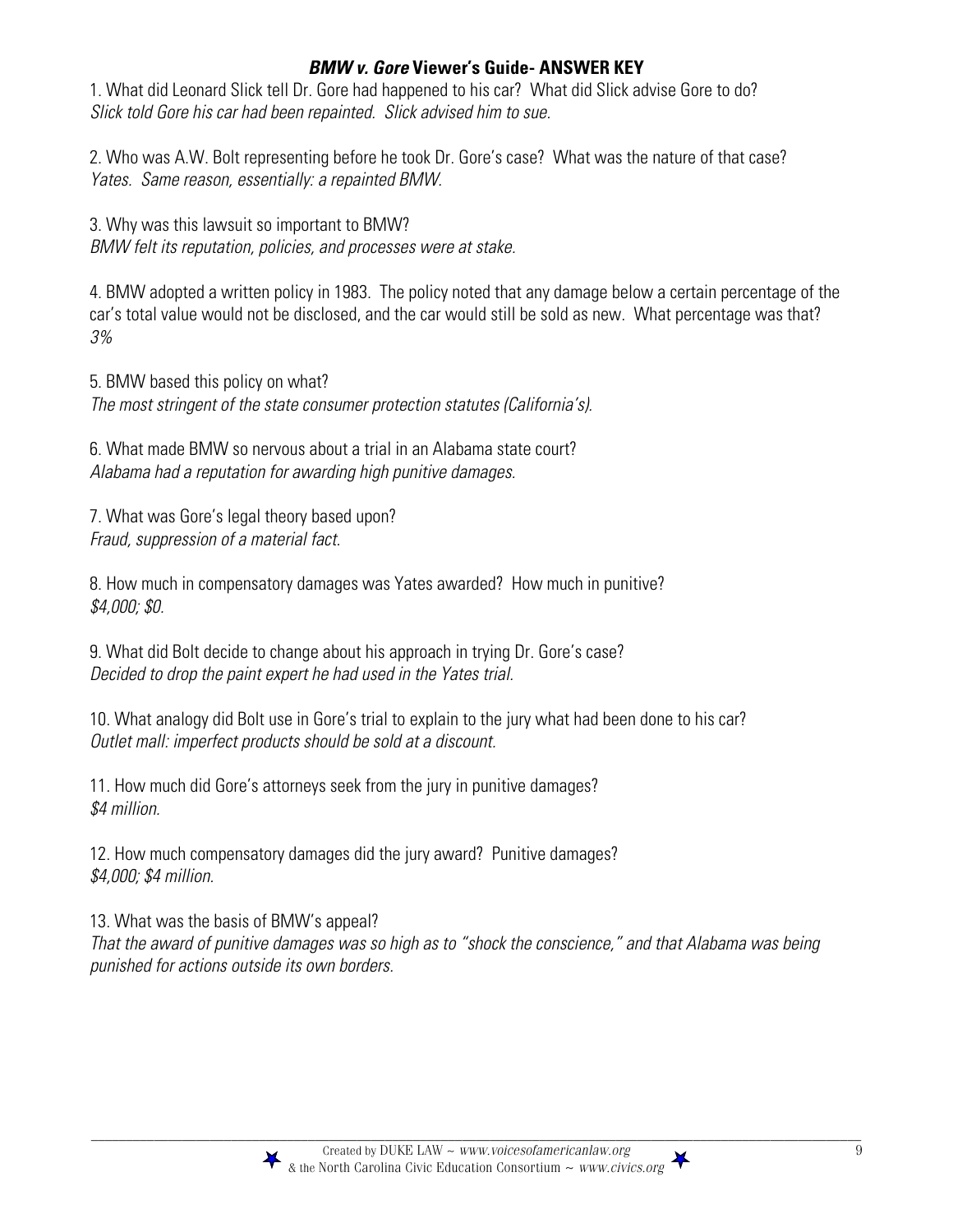Complete the chart below based on the documentary and discussion from class.

| ╅                    |                         |                 |
|----------------------|-------------------------|-----------------|
| Arguments in Support | Arguments Against       | Suggestions for |
| of Punitive Damages  | <b>Punitive Damages</b> | Change          |
|                      |                         |                 |
|                      |                         |                 |
|                      |                         |                 |
|                      |                         |                 |
|                      |                         |                 |
|                      |                         |                 |
|                      |                         |                 |
|                      |                         |                 |
|                      |                         |                 |

- 1. Could you think of more reasons supporting punitive damages or arguments against punitive damages?
- 2. Do you think punitive damages are an effective way to discourage individuals and businesses from repeating dangerous behaviors?
- 3. How large do you think punitive damages would have to be in order to change the actions of a multinational corporation?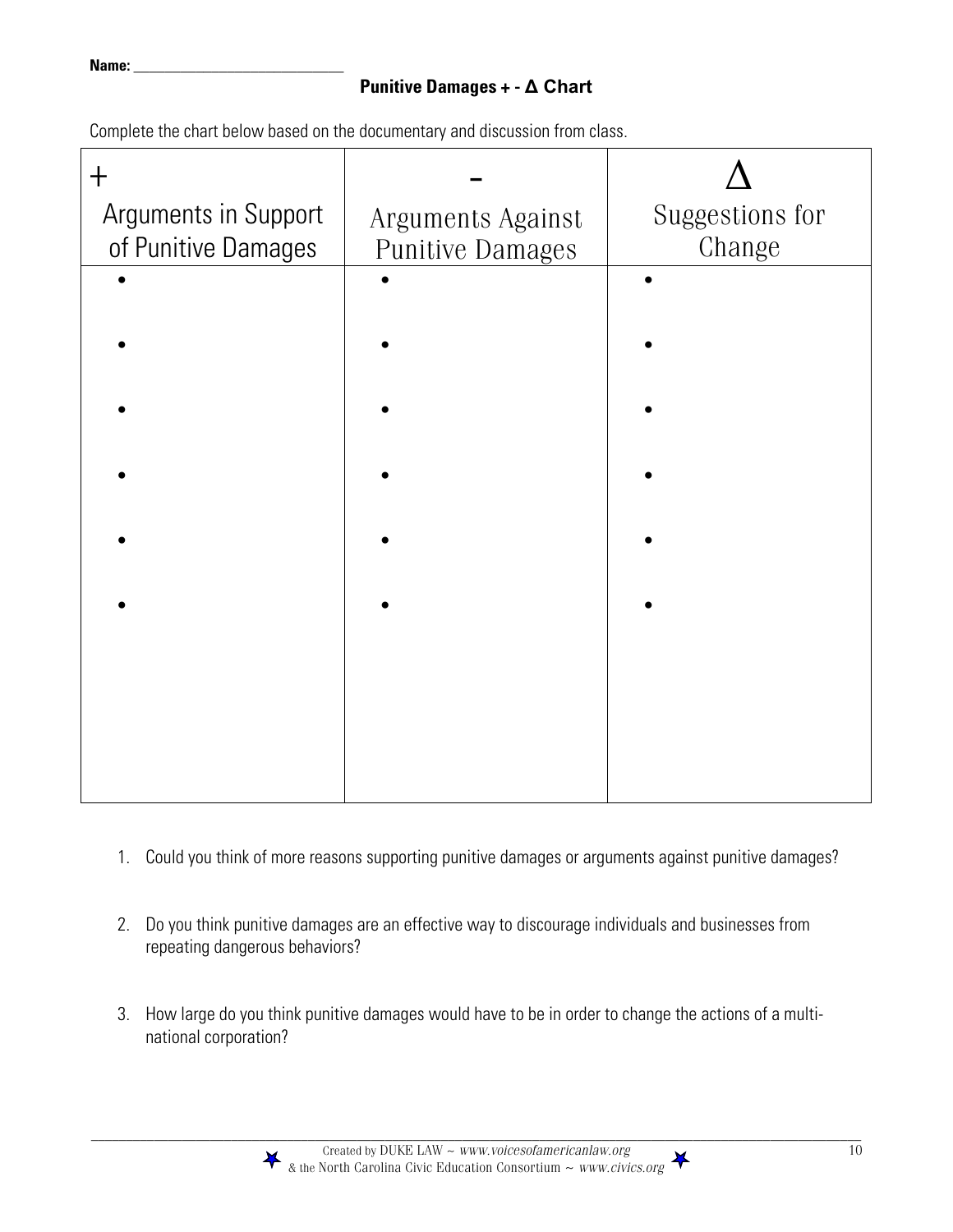## **Punitive Damages + - Δ Chart- ANSWER KEY**

+ (Arguments for Punitive Damages)

- Punishes and deters truly bad actors
- Achieves these goals especially where compensatory damages are small
- Vindicates American ideals of punishment for bad acts and respect for the jury
- Allows for an expression of public outrage
- Running the risk of injury—should a company choose to do so by engaging in bad conduct—is a cost of doing business for which companies should be forced to pay. That is, punitive damages prevents a company from engaging in behavior that is economically sound but is the kind of behavior we want to deter.
- Even if the amount of damages does not actually deter the bad actor (especially if the bad actor is a multi-billion dollar company that can spare the cost of punitive damages), the bad publicity surrounding the award of such damages may serve those purposes.

- (Arguments against Punitive Damages)

- Does not actually punish or deter, especially where defendants are multi-million dollar companies, who can easily pay a million-dollar sum
- Unfairly penalizes an actor for simply making an economically efficient choice (in the absence of punitive damages)—to run the risk of injury and pay as necessary.
- May so hurt big business over time as to negatively affect the economy overall.
- Gives too much power to a jury, which may award high damages where conduct is not truly reprehensible or be swayed by other elements of the trial (a persuasive and likeable advocate, for example) that has nothing to do with the behavior of the defendant.
- \*The constitutional argument is perhaps the most complex and the most essential. Those who oppose punitive damages often claim that it violates the Due Process Clause of the 14th Amendment, which requires that "No State shall deprive any person of life, liberty, or property, without due process of law..." By making defendants pay large and unpredictable sums of money, defendants are given no notice of the punishments that may result from their actions. They are deprived of property money—without due process due to lack of notice. That is, defendants are given no fair warning as to the penalty for their actions—Alabama may award \$4 million and Massachusetts nothing. You may choose to explain this concept by writing the amendment on the board and going over it in detail, or presenting it briefly as another argument against punitive damages.

### Δ (Reform Options)

- Limit punitive damages to a mathematical rule that simply multiplies actual damages by a certain number (however, atrocious conduct that resulted in only nominal actual damages would go essentially unpunished. Consider a trespasser, who drives his car through another's yard for years, causing minimal actual damage, but clearly showing a severe disrespect for his neighbor.)
- Establish an absolute dollar limit—known as "capping" (however, some research has shown that capping damage amounts may discourage plaintiffs' attorneys who might otherwise sink substantial resources in trying a case could they hope to recover those costs through punitive damages)
- Award at least a portion of punitive damages to the state or other good cause (though this may increase the money juries are willing to award, and encourages charitable organizations to get involved in legislation)
- Eliminate punitive damages completely so that there is no censure—simply let the market penalize bad actors (though then the public may not learn about the conduct and, as a point of comparison, this is not how we handle criminal conduct)
- Regulation by some predetermined expert or government body (though not clear who or what that would be)

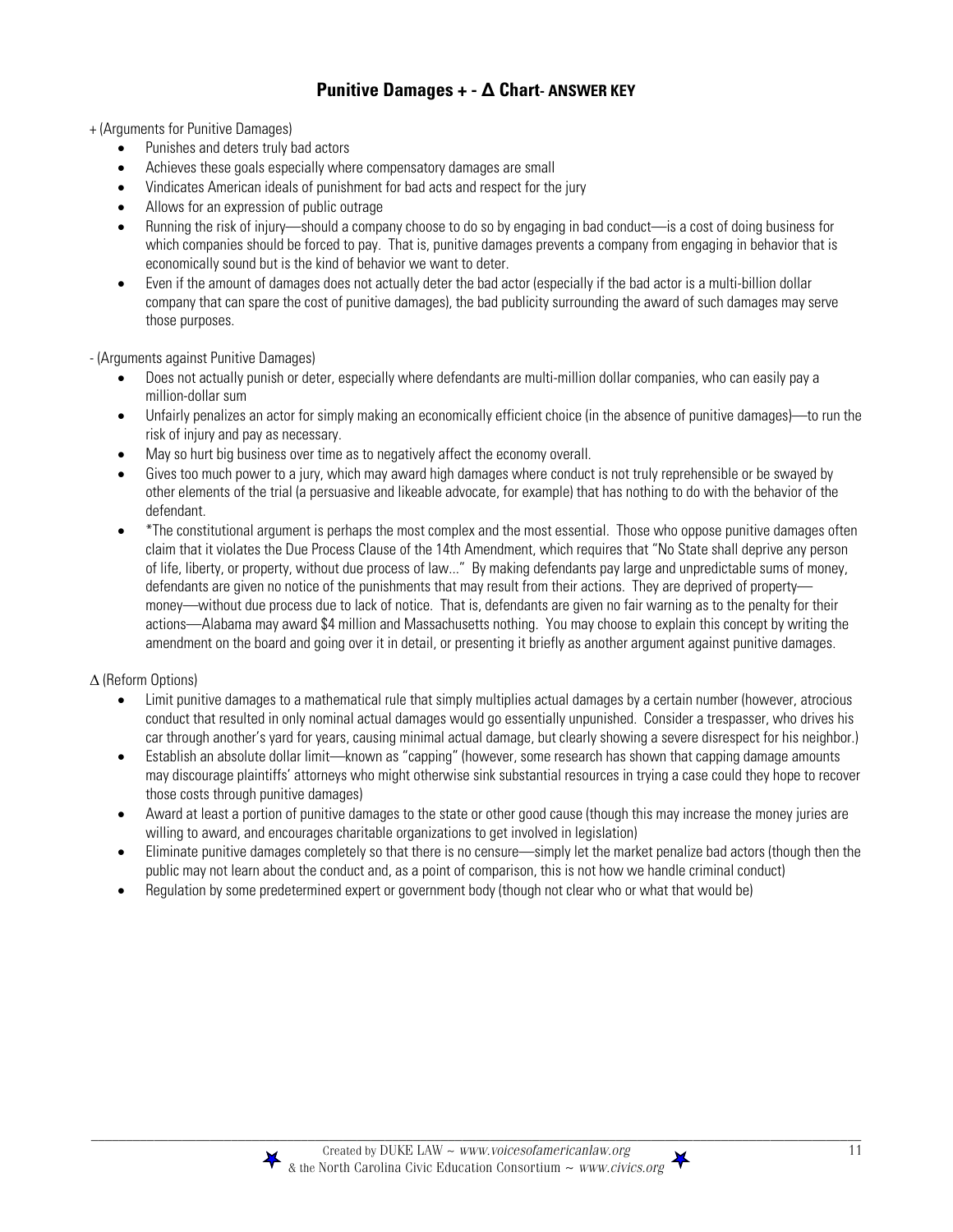### **BMW OF NORTH AMERICA, INC. v. GORE**

Justice STEVENS delivered the opinion of the Court.

 In January 1990, Dr. Ira Gore, Jr. (respondent), purchased a black BMW sports sedan for \$40,750.88 from an authorized BMW dealer in Birmingham, Alabama. After driving the car for approximately nine months, and without noticing any flaws in its appearance, Dr. Gore took the car to "Slick Finish," an independent detailer, to make it look "snazzier than it normally would appear." Mr. Slick, the proprietor, detected evidence that the car had been repainted. Convinced that he had been cheated, Dr. Gore brought suit against petitioner BMW of North America (BMW), the American distributor of BMW automobiles. Dr. Gore alleged, inter alia, that the failure to disclose that the car had been repainted constituted suppression of a material fact.

 At trial, BMW acknowledged that it had adopted a nationwide policy in 1983 concerning cars that were damaged in the course of manufacture or transportation. \*\*\* If the repair cost did not exceed 3 percent of the suggested retail price.. .the car was sold as new without advising the dealer that any repairs had been made. Because the \$601.37 cost of repainting Dr. Gore's car was only about 1.5 percent of its suggested retail price, BMW did not disclose the damage or repair to the Birmingham dealer.

 Dr. Gore asserted that his repainted car was worth less than a car that had not been refinished. To prove his actual damages of \$4,000, he relied on the testimony of a former BMW dealer, who estimated that the value of a repainted BMW was approximately 10 percent less than the value of a new car that had not been damaged and repaired. To support his claim for punitive damages, Dr. Gore introduced evidence that since 1983 BMW had sold 983 refinished cars as new, including 14 in Alabama, without disclosing that the cars had been repainted before sale at a cost of more than \$300 per vehicle. Using the actual damage estimate of \$4,000 per vehicle, Dr. Gore argued that a punitive award of \$4 million would provide an appropriate penalty for selling approximately 1,000 cars for more than they were worth.

 The jury returned a verdict finding BMW liable for compensatory damages of \$4,000. In addition, the jury assessed \$4 million in punitive damages, based on a determination that the nondisclosure policy constituted "gross, oppressive or malicious" fraud. \* \* \* BMW filed a post-trial motion to set aside the punitive damages award. The company introduced evidence to establish that its nondisclosure policy was consistent with the laws of roughly 25 States defining the disclosure obligations of automobile manufacturers, distributors, and dealers. The most stringent of these statutes required disclosure of repairs costing more than 3 percent of the suggested retail price; none mandated disclosure of less costly repairs. Relying on these statutes, BMW contended that its conduct was lawful in these States and therefore could not provide the basis for an award of punitive damages. \* \* \* The trial judge denied BMW's post-trial motion, holding that the award was not excessive. On appeal, the Alabama Supreme Court also rejected BMW's claim that the award exceeded the constitutionally permissible amount. Based on its analysis, the court concluded that BMW's conduct was "reprehensible." The Alabama Supreme Court did, however, rule in BMW's favor on one critical point: The court found that the jury improperly computed the amount of punitive damages by multiplying Dr. Gore's compensatory damages by the number of similar sales in other jurisdictions. Having found the verdict tainted, the court held that "a constitutionally reasonable punitive damages award in this case is \$2,000,000," and therefore ordered a remittitur in that amount.

 Punitive damages may properly be imposed to further a State's legitimate interests in punishing unlawful conduct and deterring its repetition. \* \* \* No one doubts that a State may protect its citizens by prohibiting deceptive trade practices and by requiring automobile distributors to disclose presale repairs that affect the value of a new car. But \* \* \* reasonable people may disagree about the value of a full disclosure requirement. \* \* \* We think it follows from these principles of state sovereignty and comity that a State may not impose economic sanctions on violators of its laws with the intent of changing the tortfeasors' lawful conduct in other States. Before this Court Dr. Gore argued that the large punitive damages award was necessary to induce BMW to change the nationwide policy that it adopted in 1983. \* \* \* Alabama does not have the power, however, to punish BMW for conduct that was lawful where it occurred and that had no impact on Alabama or its residents. Nor may Alabama impose sanctions on BMW in order to deter conduct that is lawful in other jurisdictions.

 \* \* \* When the scope of the interest in punishment and deterrence that an Alabama court may appropriately consider is properly limited, it is apparent  $-$  for reasons that we shall now address  $-$  that this award is grossly excessive.  $*$ \* \*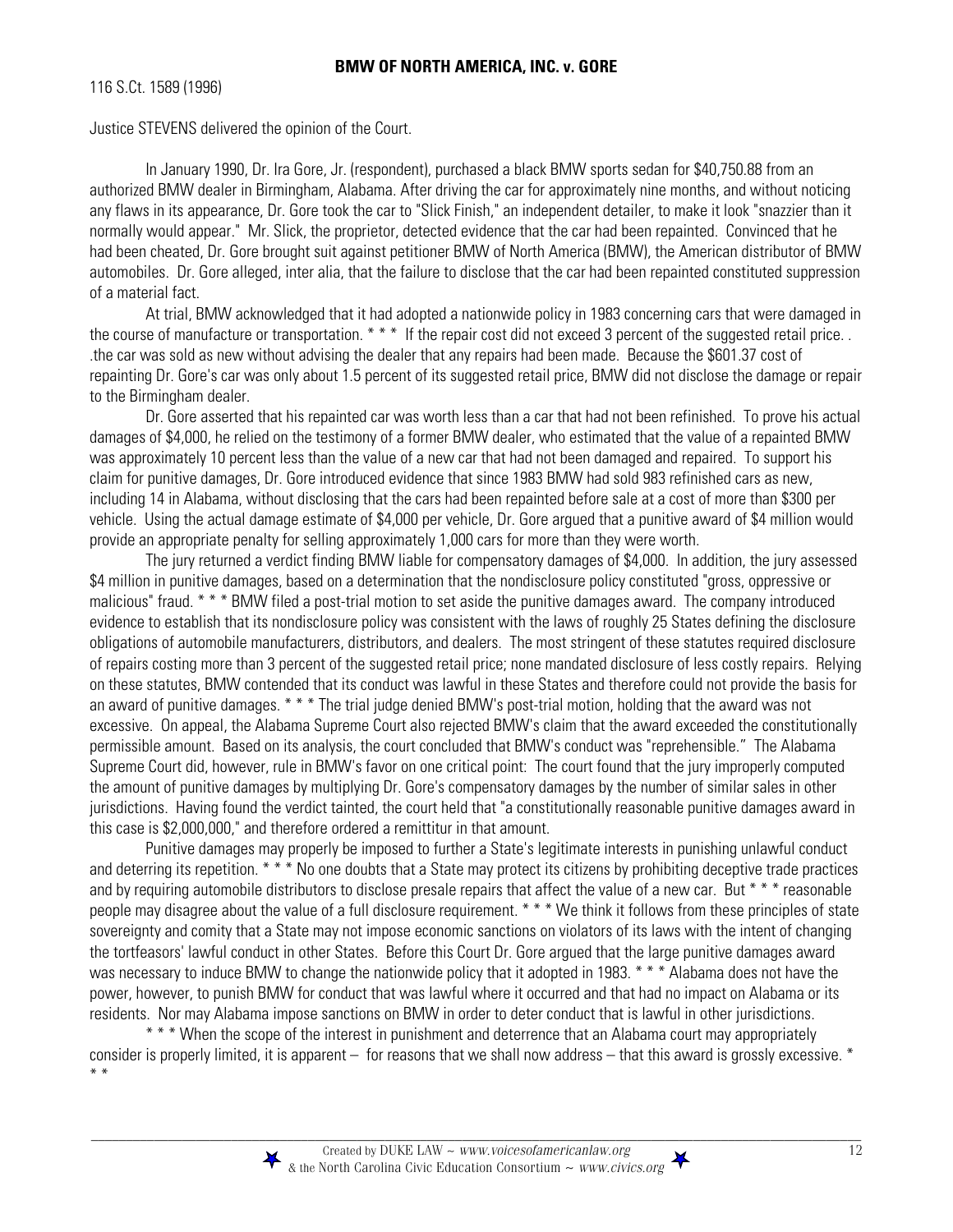------------------------------------------------------------------------------------------------------------------------------------------------------

**Degree of Reprehensibility:** Perhaps the most important indicium of the reasonableness of a punitive damages award is the degree of reprehensibility of the defendant's conduct. This principle reflects the accepted view that some wrongs are more blameworthy than others.

 In this case, none of the aggravating factors associated with particularly reprehensible conduct is present. The harm BMW inflicted on Dr. Gore was purely economic in nature. The presale refinishing of the car had no effect on its performance or safety features, or even its appearance for at least nine months after his purchase. BMW's conduct evinced no indifference to or reckless disregard for the health and safety of others. To be sure, infliction of economic injury, especially when done intentionally through affirmative acts of misconduct, or when the target is financially vulnerable, can warrant a substantial penalty. But this observation does not convert all acts that cause economic harm into torts that are sufficiently reprehensible to justify a significant sanction in addition to compensatory damages. \*\*\* That conduct is sufficiently reprehensible to give rise to tort liability, and even a modest award of exemplary damages, does not establish the high degree of culpability that warrants a substantial punitive damages award. Because this case exhibits none of the circumstances ordinarily associated with egregiously improper conduct, we are persuaded that BMW's conduct was not sufficiently reprehensible to warrant imposition of a \$2 million exemplary damages award.

------------------------------------------------------------------------------------------------------------------------------------------------------------

**Ratio:** The second and perhaps most commonly cited indication of an unreasonable or excessive punitive damages award is its ratio to the actual harm inflicted on the plaintiff. The principle that exemplary damages must bear a "reasonable relationship" to compensatory damages has a long pedigree. Scholars have identified a number of early English statutes authorizing the award of multiple damages for particular wrongs. Some 65 different enactments during the period between 1275 and 1753 provided for double, treble, or quadruple damages. Our decisions in [our prior cases] endorsed the proposition that a comparison between the compensatory award and the punitive award is significant.

 The \$2 million in punitive damages awarded to Dr. Gore by the Alabama Supreme Court is 500 times the amount of his actual harm as determined by the jury. Moreover, there is no suggestion that Dr. Gore or any other BMW purchaser was threatened with any additional potential harm by BMW's nondisclosure policy. The disparity in this case is thus dramatically greater than those considered in [prior cases].

 Of course, we have consistently rejected the notion that the constitutional line is marked by a simple mathematical formula, even one that compares actual and potential damages to the punitive award. Indeed, low awards of compensatory damages may properly support a higher ratio than high compensatory awards, if, for example, a particularly egregious act has resulted in only a small amount of economic damages. A higher ratio may also be justified in cases in which the injury is hard to detect or the monetary value of noneconomic harm might have been difficult to determine. \* \* \* When the ratio is a breathtaking 500 to 1, however, the award must surely "raise a suspicious judicial eyebrow."

------------------------------------------------------------------------------------------------------------------------------------------------------------

**Sanctions for Comparable Misconduct:** Comparing the punitive damages award and the civil or criminal penalties that could be imposed for comparable misconduct provides a third indicium of excessiveness. The maximum civil penalty authorized by the Alabama Legislature for a violation of its Deceptive Trade Practices Act is \$2,000; other States authorize more severe sanctions, with the maxima ranging from \$5,000 to \$10,000.

\* \* \* While each State has ample power to protect its own consumers, none may use the punitive damages deterrent as a means of imposing its regulatory policies on the entire Nation.

We are not prepared to draw a bright line marking the limits of a constitutionally acceptable punitive damages award. Unlike that case, however, we are fully convinced that the grossly excessive award imposed in this case transcends the constitutional limit. Whether the appropriate remedy requires a new trial or merely an independent determination by the Alabama Supreme Court of the award necessary to vindicate the economic interests of Alabama consumers is a matter that should be addressed by the state court in the first instance. The judgment is reversed, and the case is remanded for further proceedings not inconsistent with this opinion.

------------------------------------------------------------------------------------------------------------------------------------------------------------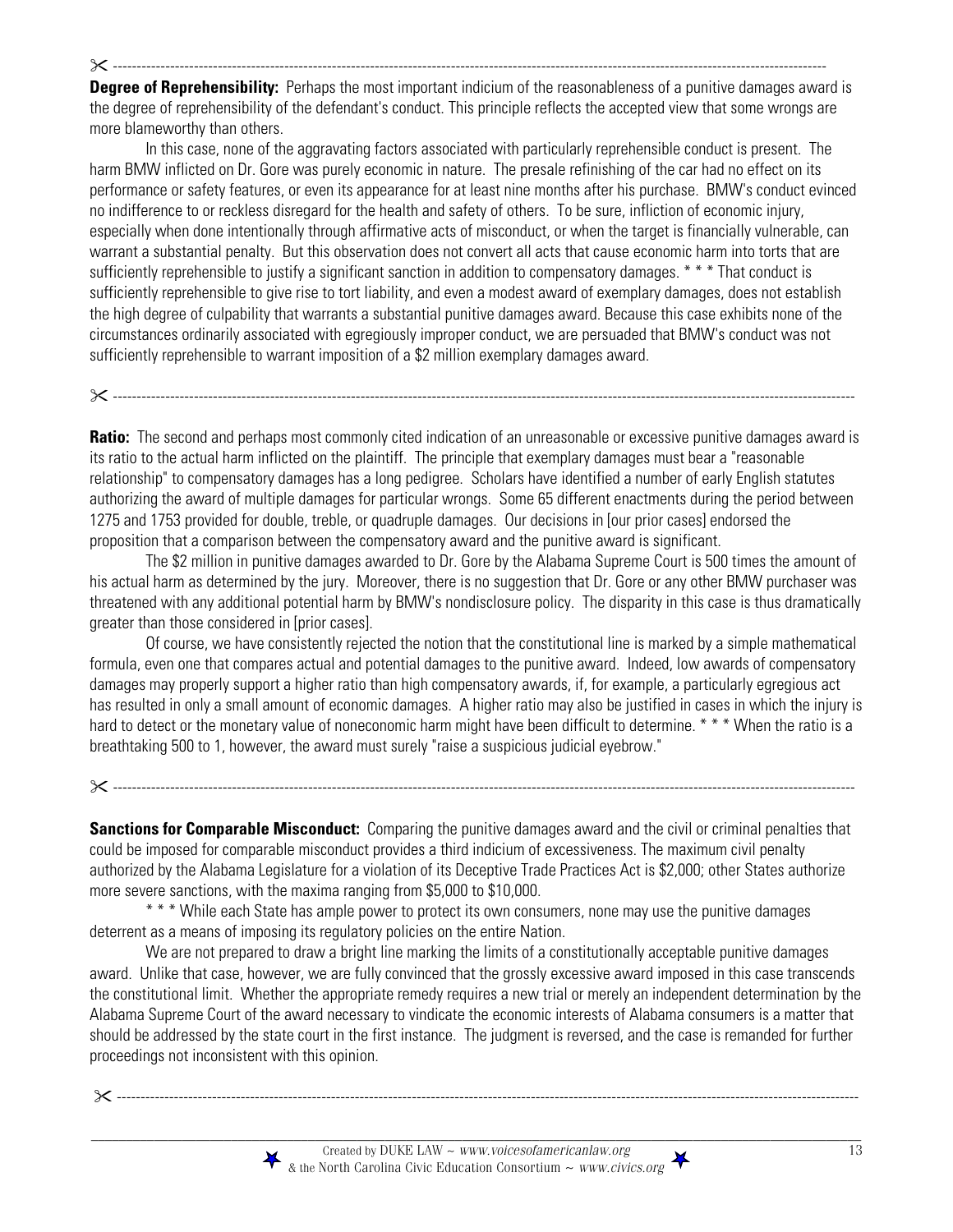## **Holding of BMW v. Gore**

In determining that there needs to be a reasonable relationship between the gravity of the crime and the amount awarded, the Supreme Court establishes a three-part test:

- consider the degree of reprehensibility of the conduct
- consider the ratio of punitive damages to actual damages

• consider comparable sanctions to similar misconduct that government could have conceivably taken

In this case:

- BMW's conduct was not adequately reprehensible in nature, since it caused Dr. Gore only financial harm and failed to evince a reckless endangering of human life or safety.
- The ratio of punitive to actual damage was a striking 500:1, not within the realm of a reasonable relationship between the two numbers. While a higher ratio may be permissible in some cases, none of those are present here. 500:1 remains a "breathtaking" disparity.
- Sanctions for comparable misconduct would amount to \$2,000 up to \$10,000, another indication of the gross inappropriateness of the \$2 million award.
- The court also takes care to note that the practice of extraterritorial punishment, or awarding damages based on a consideration of the defendant's misconduct in other states, is impermissible. A jury may not impose a punishment for lawful conduct in other jurisdictions, so may not consider the repainting practice followed by BMW in other states when awarding Dr. Gore punitive damages.

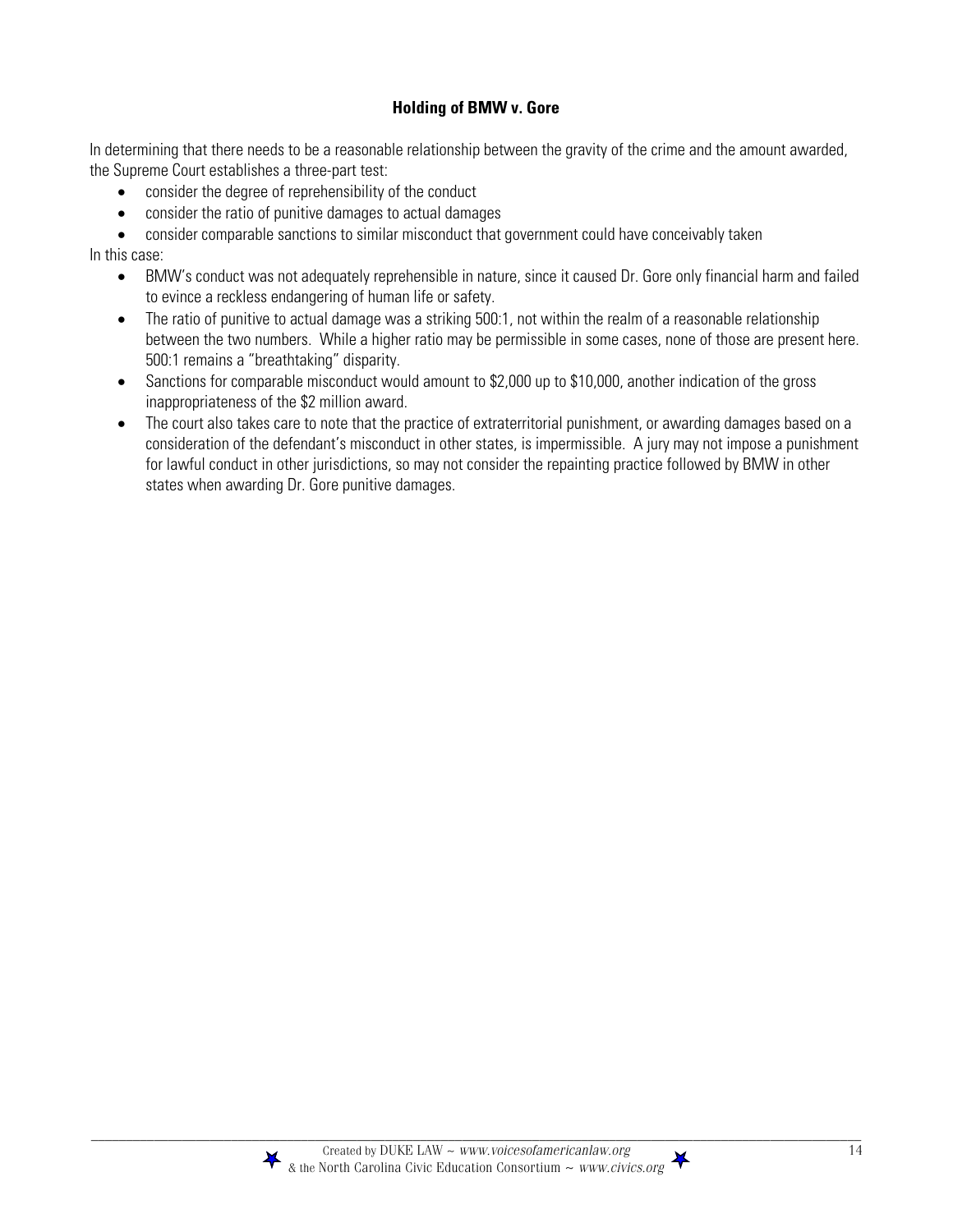# **North Carolina Punitive Damage Law:**

## **Chapter 1D: Punitive Damages.**

§ 1D 1. Purpose of punitive damages.

Punitive damages may be awarded, in an appropriate case and subject to the provisions of this Chapter, to punish a defendant for egregiously wrongful acts and to deter the defendant and others from committing similar wrongful acts. (1995, c. 514, s. 1.)

§ 1D 5. Definitions.

As used in this Chapter:

(1) "Claimant" means a party, including a plaintiff, counterclaimant, cross claimant, or third party plaintiff, seeking recovery of punitive damages. In a claim for relief in which a party seeks recovery of punitive damages related to injury to another person, damage to the property of another person, death of another person, or other harm to another person, "claimant" includes any party seeking recovery of punitive damages.

(2) "Compensatory damages" includes nominal damages.

(3) "Defendant" means a party, including a counterdefendant, cross defendant, or third party defendant, from whom a claimant seeks relief with respect to punitive damages.

(4) "Fraud" does not include constructive fraud unless an element of intent is present.

(5) "Malice" means a sense of personal ill will toward the claimant that activated or incited the defendant to perform the act or undertake the conduct that resulted in harm to the claimant.

(6) "Punitive damages" means extracompensatory damages awarded for the purposes set forth in G.S. 1D 1.

(7) "Willful or wanton conduct" means the conscious and intentional disregard of and indifference to the rights and safety of others, which the defendant knows or should know is reasonably likely to result in injury, damage, or other harm. "Willful or wanton conduct" means more than gross negligence. (1995, c. 514, s. 1.)

§ 1D 15. Standards for recovery of punitive damages.

(a) Punitive damages may be awarded only if the claimant proves that the defendant is liable for compensatory damages and that one of the following aggravating factors was present and was related to the injury for which compensatory damages were awarded:

- (1) Fraud.
- (2) Malice.

(3) Willful or wanton conduct.

(b) The claimant must prove the existence of an aggravating factor by clear and convincing evidence.

(c) Punitive damages shall not be awarded against a person solely on the basis of vicarious liability for the acts or omissions of another. Punitive damages may be awarded against a person only if that person participated in the conduct constituting the aggravating factor giving rise to the punitive damages, or if, in the case of a corporation, the officers, directors, or managers of the corporation participated in or condoned the conduct constituting the aggravating factor giving rise to punitive damages.

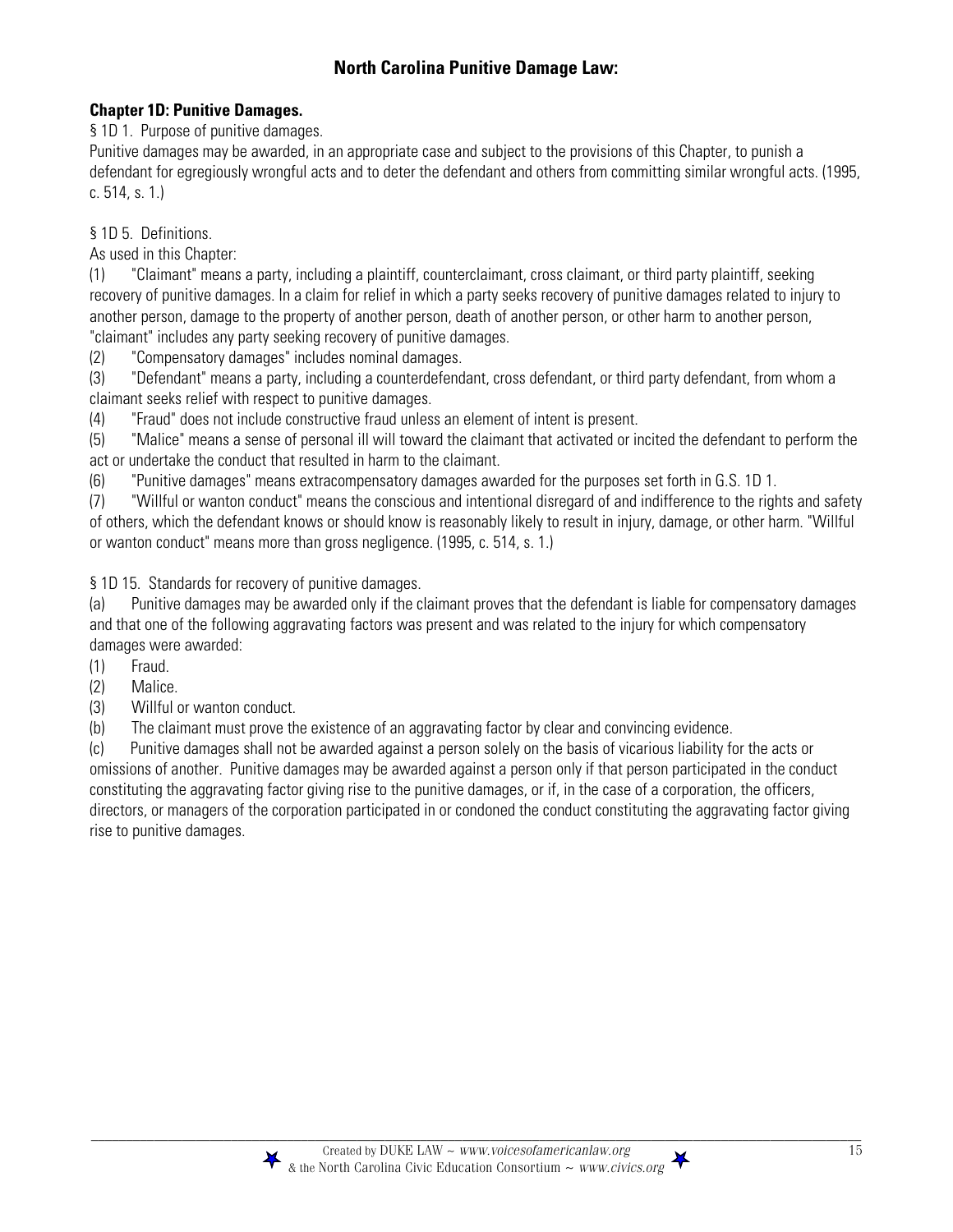# **North Carolina Punitive Damage Law:**

## **§ 1D 25. Limitation of amount of recovery.**

(a) In all actions seeking an award of punitive damages, the trier of fact shall determine the amount of punitive damages separately from the amount of compensation for all other damages.

(b) Punitive damages awarded against a defendant shall not exceed three times the amount of compensatory damages or two hundred fifty thousand dollars (\$250,000), whichever is greater. If a trier of fact returns a verdict for punitive damages in excess of the maximum amount specified under this subsection, the trial court shall reduce the award and enter judgment for punitive damages in the maximum amount.

(c) The provisions of subsection (b) of this section shall not be made known to the trier of fact through any means, including voir dire, the introduction into evidence, argument, or instructions to the jury. (1995, c. 514, s. 1)

§ 1D 26. Driving while impaired; exemption from cap.

G.S. 1D 25(b) shall not apply to a claim for punitive damages for injury or harm arising from a defendant's operation of a motor vehicle if the actions of the defendant in operating the motor vehicle would give rise to an offense of driving while impaired under G.S. 20 138.1, 20 138.2, or 20 138.5. (1995, c. 514, s. 1.)

----------------------------------------------------------------------------------------------------------------

# **North Carolina Punitive Damage Law:**

## **§ 1D 35. Punitive damages awards.**

In determining the amount of punitive damages, if any, to be awarded, the trier of fact:

- (1) Shall consider the purposes of punitive damages set forth in G.S. 1D 1; and
- (2) May consider only that evidence that relates to the following:
- a. The reprehensibility of the defendant's motives and conduct.
- b. The likelihood, at the relevant time, of serious harm.
- c. The degree of the defendant's awareness of the probable consequences of its conduct.
- d. The duration of the defendant's conduct.
- e. The actual damages suffered by the claimant.
- f. Any concealment by the defendant of the facts or consequences of its conduct.
- g. The existence and frequency of any similar past conduct by the defendant.
- h. Whether the defendant profited from the conduct.
- i. The defendant's ability to pay punitive damages, as evidenced by its revenues or net worth. (1995, c. 514, s. 1.)

## § 1D 40. Jury instructions.

In a jury trial, the court shall instruct the jury with regard to subdivisions (1) and (2) of G.S. 1D 35. (1995, c. 514, s. 1.)

## § 1D 50. Judicial review of award.

When reviewing the evidence regarding a finding by the trier of fact concerning liability for punitive damages in accordance with G.S. 1D 15(a), or regarding the amount of punitive damages awarded, the trial court shall state in a written opinion its reasons for upholding or disturbing the finding or award. In doing so, the court shall address with specificity the evidence, or lack thereof, as it bears on the liability for or the amount of punitive damages, in light of the requirements of this Chapter. (1995, c. 514, s. 1.)

![](_page_15_Picture_26.jpeg)